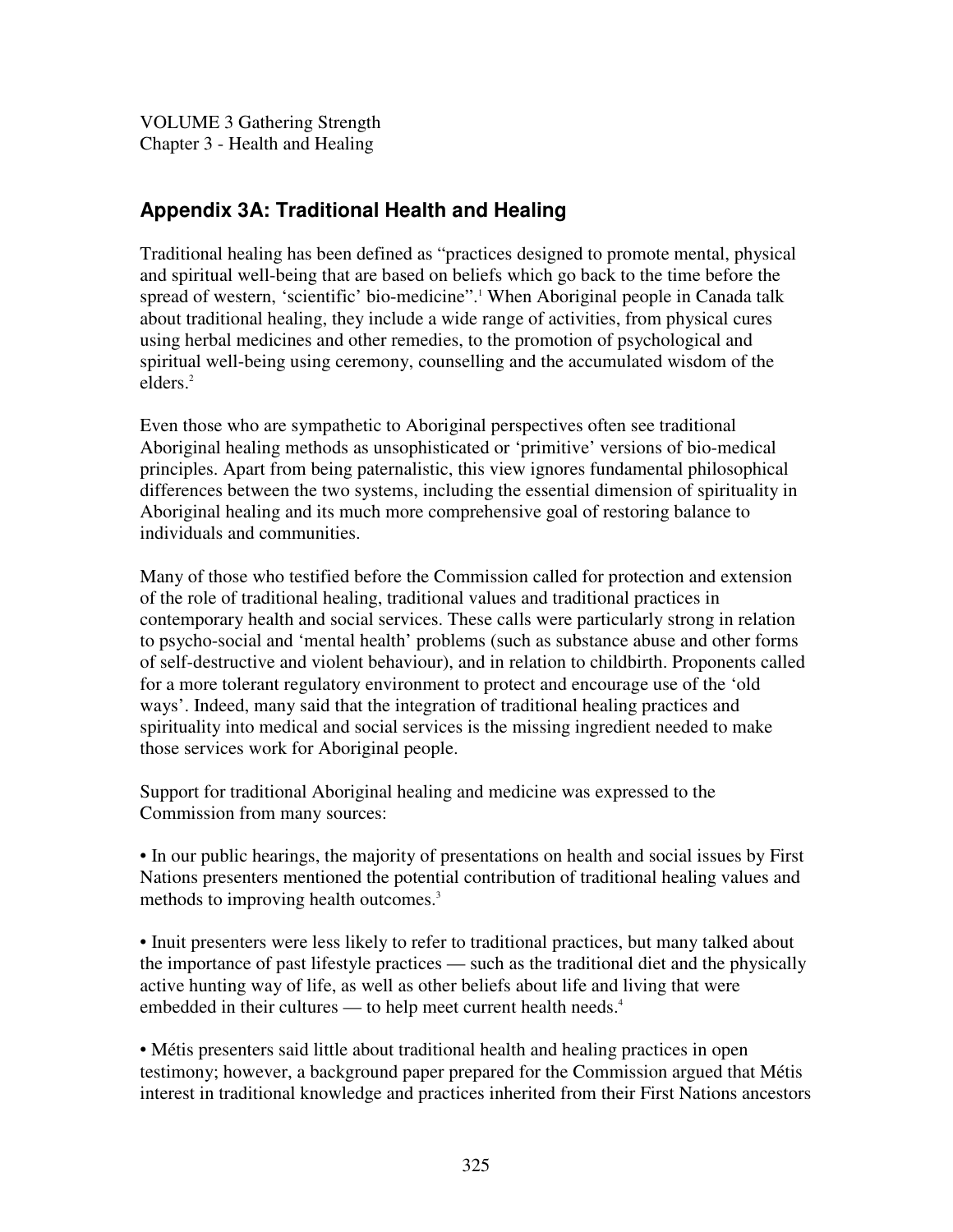is experiencing a rebirth. <sup>5</sup> This paper called for Commission recommendations to support and enhance the role of traditional approaches to wellness promotion in future health and social services provided to Métis as well as other Aboriginal peoples, and the development of culturally based health services.

• The Aboriginal peoples survey found that 10.1 per cent of respondents living onreserve, 4.6 per cent of the urban sample and three per cent of the Métis sample had consulted a traditional healer in the previous year. 6

Reasons given for this widespread support included both direct effectiveness and the more subtly empowering effect of promoting health in culturally familiar ways:

I remember once sitting down with [a clan leader], and he was telling me that all the people were going down to the nursing station…because they were sick with either chest pains or colds. But while they were walking down there, they were stepping over all the medicine from the land. They were walking over the medicine that they needed!…When we go to the doctor and the nurse, we give them our power to heal us when we should have the power within ourselves to heal us.

Eric Morris Teslin Tlingit Council Teslin, Yukon, 27 May 1992

[A]s European society became more and more imposing on our society…the traditional type of healing that existed was [practically] wiped out. Today, in 1992, we are looking again at the possibility of going back to some of the traditional healing techniques that were used in the past….[If we had the funds], we would like to bring in a lot more people who would assist us in traditional healing.

Lionel Whiteduck Director, Health and Social Services Kitigan Zibi Anishinabeg Council Maniwaki, Quebec, 2 December 1992

Support came from non-Aboriginal sources as well:

It is our belief that because our white man's medicine is very technical-oriented, very symptom-oriented, very drugs- and surgery-oriented, that it lacks something that Native medicine has, which we desperately need but don't practise: spirituality….In many of these things we are talking about — family violence, alcohol abuse, trauma, suicide — I believe that the Native public health nurses, Native nurses, Native doctors would have that in their approach as well — a spiritual component. Then we get on into that area of the question of traditional Native medicine and things that [only] Native people will do; it is not the white man who will ever do them, it is the Native traditional medicine [man/woman].

Dr. David Skinner Yukon Medical Association Teslin, Yukon, 27 May 1992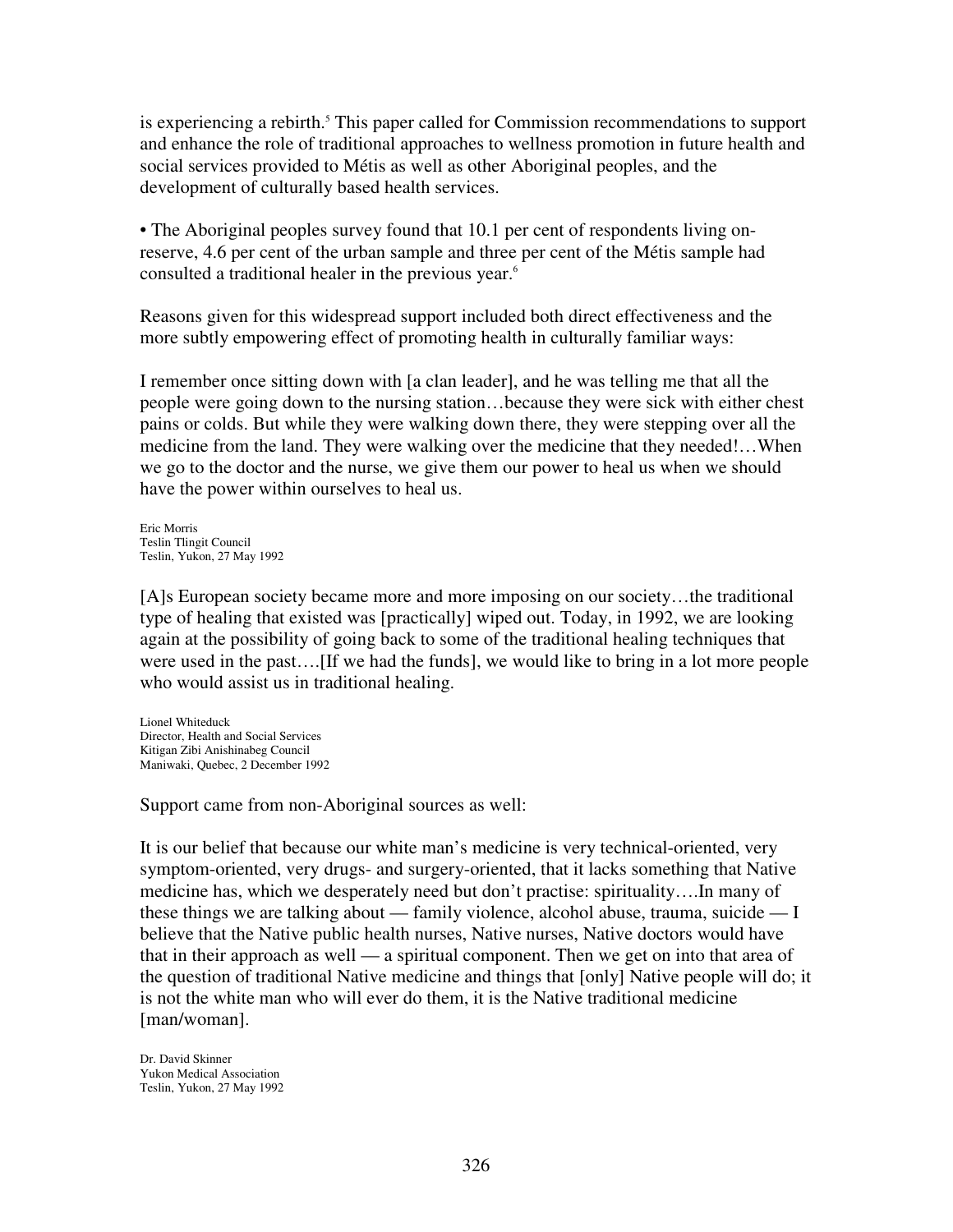With regard to traditional medicine...we wish to state that we fully respect the desire of Aboriginal peoples to use traditional medicine because we understand that this is truly an integral part of their culture and traditions. We therefore believe Aboriginal people are rightly entitled to access to holistic medicine which considers the physical, mental and spiritual aspects of a person….We find great worth in Aboriginal peoples' current reaffirmation of their attachment to and trust in their traditional medicine. [translation]

Huguette Blouin Director, Groupe des centres hospitaliers et des centres de réadaptation L'Association des hôpitaux du Québec Montreal, Quebec, 16 November 1993

Culturally responsive and holistic health care delivery and health promotion are prerequisites to improved health for Aboriginal peoples. This requires…an openness and respect for traditional medicine and traditional practices such as sweat lodges and healing circles….

Dr. Richard J. Kennedy Canadian Medical Association Ottawa, Ontario, 17 November 1993

The Power of Traditional Healing

Values and practices adopted or adapted from Aboriginal healing traditions offer immediate and long-term positive benefits to health status. These benefits are accessible through direct collective participation in ceremonies, one-to-one client consultation with elders and other healers, and the participation of traditional elders and healers in new program design. Areas of health care in which their contribution might be of greatest value are as follows:

## *Non-Physical Determinants of Health*

Traditional healing and healers can provide insight into the mental, emotional and spiritual aspects of Aboriginal health and well-being, especially with regard to social problems that involve the mental, emotional and spiritual aspects of living, such as violent and abusive behaviour and self-destructive behaviour, including substance abuse; the management of chronic illness and pain; preparation for death; and the experience of grief.

## *Health Promotion*

The values and teachings of traditional medicine can contribute to health promotion and disease prevention, directly by encouraging healthy lifestyles and indirectly by suggesting culturally appropriate approaches to health education. Hagey, for example, documented the success of a diabetes education program using the Ojibwa story of Nanabush and the Pale Stranger as a metaphor to explain the effects and management of diabetes. 7

## *Support for Increased Personal Responsibility*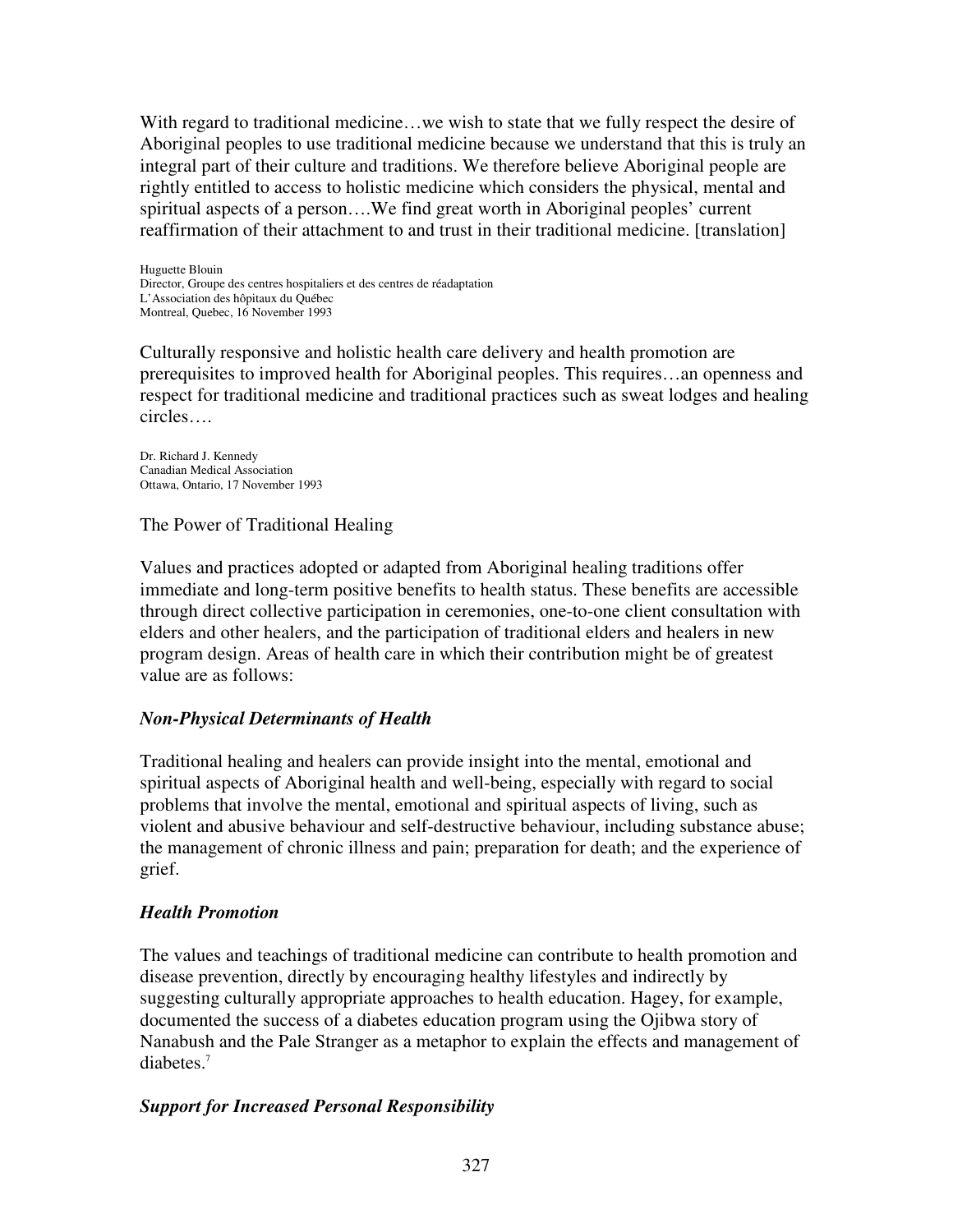The values of traditional medicine encourage self-care and personal responsibility for health and well-being. This contribution is particularly important at a time when Aboriginal people are emphasizing the need to find their own solutions for persistent personal and social problems.

## *Treatment*

Numerous traditional medicines have been adopted as pharmaceuticals or have pointed the way to synthesizing drugs for treatment. Investigation of other such herbal remedies continues. Many Aboriginal people attest as well to the efficacy of non-pharmaceutical treatments and prescriptions.

## *Care System Reorientation*

Traditional practices and healing philosophies, such as those relating to holism and balance in personal and social life, can help create health and social services that Aboriginal people feel more comfortable consulting.

## *Bridging the Cultures*

Traditional healers may be able to serve as a bridge between Aboriginal clients and mainstream health and social service facilities, and thus assist in cross-cultural communication.

## *Cost Savings*

A more active role for traditional healing could lower the cost of bio-medical care, thus freeing resources to improve other determinants of health such as economic status, environmental conditions, child and maternal health, and so on.

Traditional Healing and Commission Recommendations on Health Care

An extended role for traditional medicine and healing practices (where this is wanted by Aboriginal nations and their communities) can contribute to the four cornerstones of Aboriginal health and social service reform advocated by the Commission:

• The practices of traditional medicine and healing are rooted in holism as a fundamental value.

• The appropriate use of traditional medicine and healing techniques will assist in improving outcomes in a variety of ill health and social conditions, ranging from the physical to the spiritual. It will thus contribute to equity in health status for and between Aboriginal peoples.

• The recognition of traditional healing and healers by Canadian authorities will respect the diversity of approaches to health and social services taken by Aboriginal people.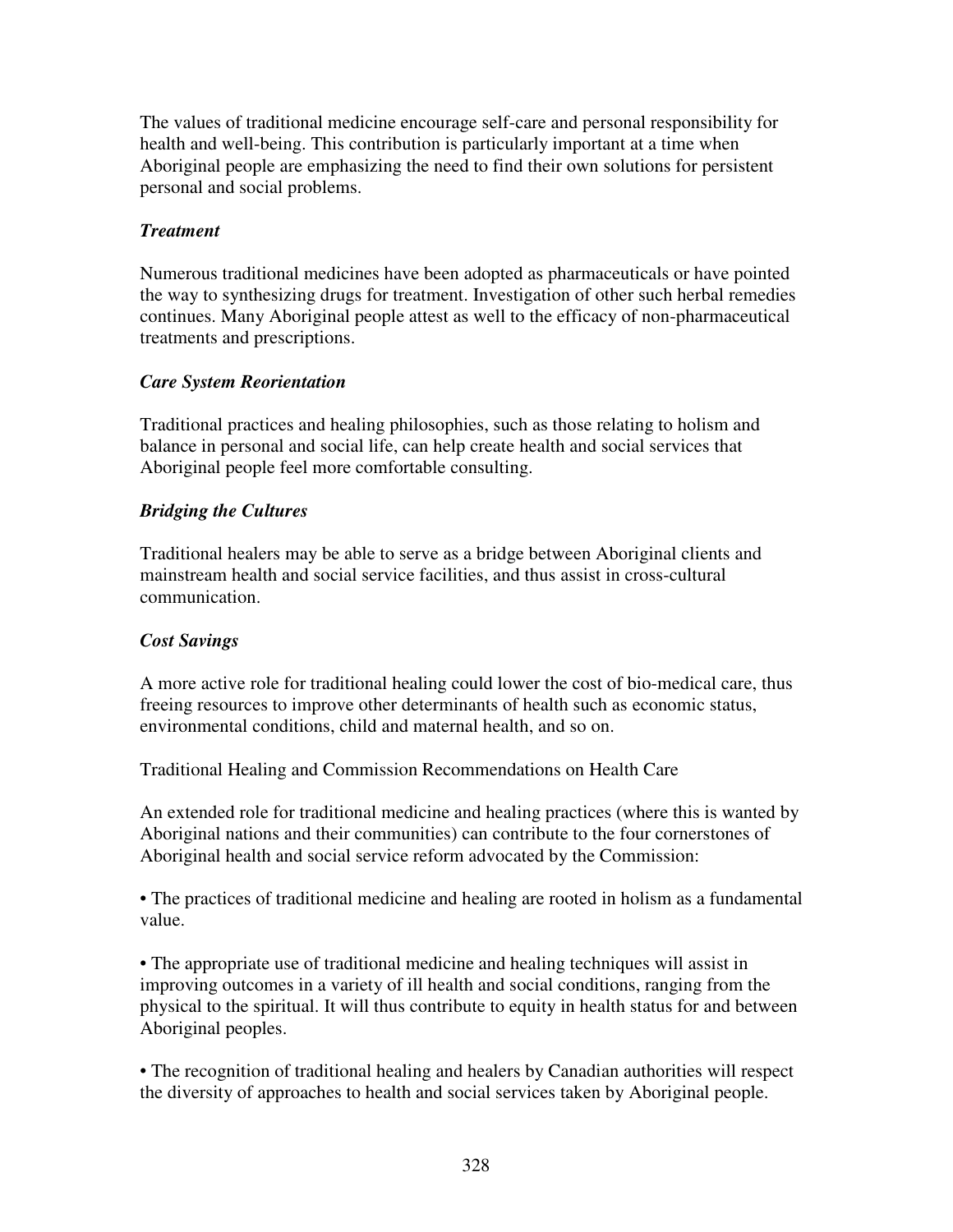• The application of traditional practices to contemporary health and social problems is a manifestation of Aboriginal control and self-determination and will lead to a care system shaped more fully by Aboriginal cultures, beliefs and values.

The call to re-establish traditional healing is part of the drive to recover indigenous ways of solving problems that have been suppressed and devalued by the dominant culture. Retraditionalization, in all its forms, is part of a general ferment of ideas now contributing to the renewal of Aboriginal cultures. <sup>8</sup> As such, it is valid and valuable in its own right. It will help Aboriginal cultures retain their integrity in the face of severe pressures to yield to Euro-Canadian culture and will help individuals develop strong, proud identities as Aboriginal people.

The possibility of an enhanced role for traditional medicine and healing has special significance in relation to Aboriginal self-determination. The Aboriginal right of selfdetermination implies the right of First Peoples to manage their own needs and affairs, including those now met by mainstream health and social service systems. Commitment to full self-determination and self-government requires the federal and provincial governments to allow for — indeed to encourage — institutional development in Aboriginal nations and communities that differs from mainstream practice. Thus, Aboriginal governments and health agencies must have the authority to decide what place traditional health and healing will have in their care services.

Arguments based on Aboriginal rights and preferences are a powerful basis for recommending an enhanced role for traditional medicine and healing practices. An equally powerful basis is found in scientific research on the determinants of health, which shows that western bio-medicine is not the only valid or effective system of preventing and treating disease. Indeed, the greatest strengths of bio-medicine appear to lie in its treatment of acute illness and injury. Other approaches offer complementary strengths in health promotion, disease prevention and the management of chronic illness — not to mention social, mental and spiritual 'dis-ease'. Western practitioners' suspicion of and hostility to traditional approaches might be waning. Recent ground-breaking discoveries, particularly in the field of psycho-neuroimmunology, lend credence to the insights of eastern and traditional medicine. Complex bio-chemical links among body, mind, emotions and spirit, for example, can now be demonstrated.

After more than a century of well-funded dominance by bio-medicine of the institutions of health and healing in our societies, the western world is now beginning to evaluate the potential contributions of other approaches. The World Health Organization's goal of health for all is still far out of reach. Traditional medicine and healing practices are a source of ideas that may ultimately benefit not just Aboriginal peoples, but all peoples.

Commissioners understand that not all Aboriginal people share this view of the potential of traditional values and practices. Some are simply not interested. Others, who see a conflict with either Christianity or modernity, are actively opposed. Proponents of traditional healing are not advocating the imposition of traditional healers or practices where they are not wanted. Nor are they proposing to reduce Aboriginal people's access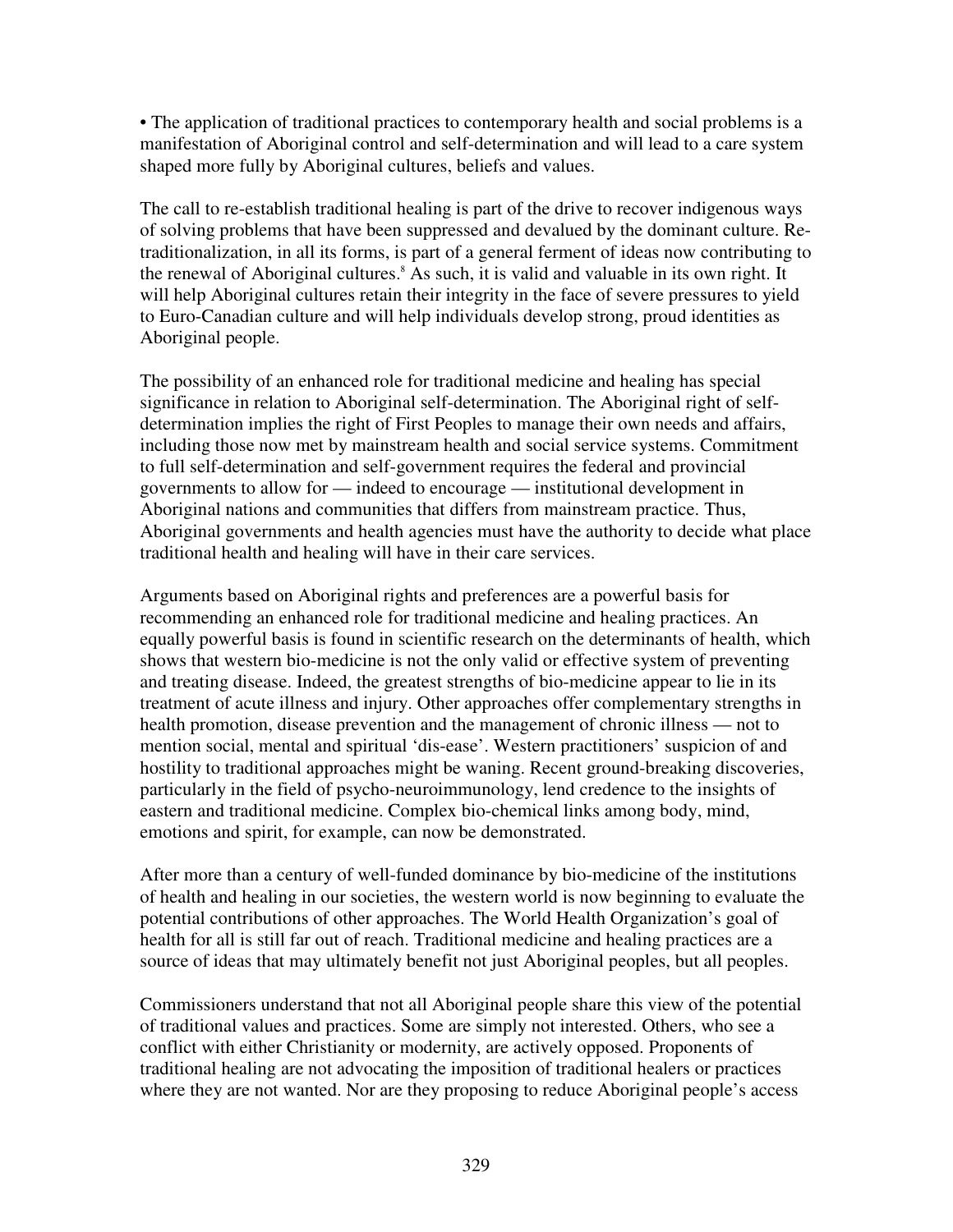to nurses, doctors, hospitals and necessary medical services. Proponents advocate choice in medical and social services and the adaptation of health and healing systems to reflect Aboriginal preferences. This is not a simple matter of recognizing a fully developed alternative to existing services. Traditions must be thoroughly assessed and adapted to modern conditions. No one who spoke to the Commission proposed a nostalgic or uncritical approach to traditional healing. Rather, they sought an open exploration of its rich possibilities.

#### Policy Issues

If traditional healing and medicine are to make a larger contribution to the well-being of Aboriginal people, the following policy issues will have to be addressed:

- access to existing services;
- protection and promotion of existing skills and knowledge;
- regulation of traditional healing practices and services; and
- co-operation between traditional Aboriginal and mainstream western practitioners.

#### *Access to Services*

Current federal health policy does not reliably cover the costs incurred by those who wish to consult or work with a traditional healer.<sup>9</sup> First, as the Peguis case study indicates,<sup>10</sup> the medical services branch of Health Canada does provide some support, but that support is problematic. <sup>11</sup> At present, it is arbitrary, unsystematic and controlled (through the referral process) by doctors who may be unsympathetic or ignorant. The possibility of support may at any time be restricted or eliminated. Second, costs recognized by medical services branch are reimbursed under the Non-Insured Health Benefits (NIHB) program, which is fundamentally inequitable, open only to registered Indians and Inuit. Third, given the small number of traditional healers now practising, and their degree of specialization, NIHB is underfunded to pay the full cost of consultation with traditional healers. Federal support must be clarified and systematized until traditional healers become selfregulating and access to their services is controlled by Aboriginal health authorities.

There are no guidelines or systematic measures in place to support the costs incurred by traditional healers themselves, including the cost of living while practising the healing arts. Indeed, the norms of Aboriginal cultures generally forbid the payment of healers. In general, it is an obligation on the Aboriginal healer to exercise his or her gifts freely for the benefit of the community. The healer's good practice creates a reciprocal obligation on the part of the healed (and his or her family) to protect and support the healer. This obligation cannot be discharged through payment, but only through continuing respect and spontaneous material aid (such as gifts of food). Thus, healers are discouraged from acting out of narrow self-interest, and at the same time, provided with sustenance by the community so they can do their work.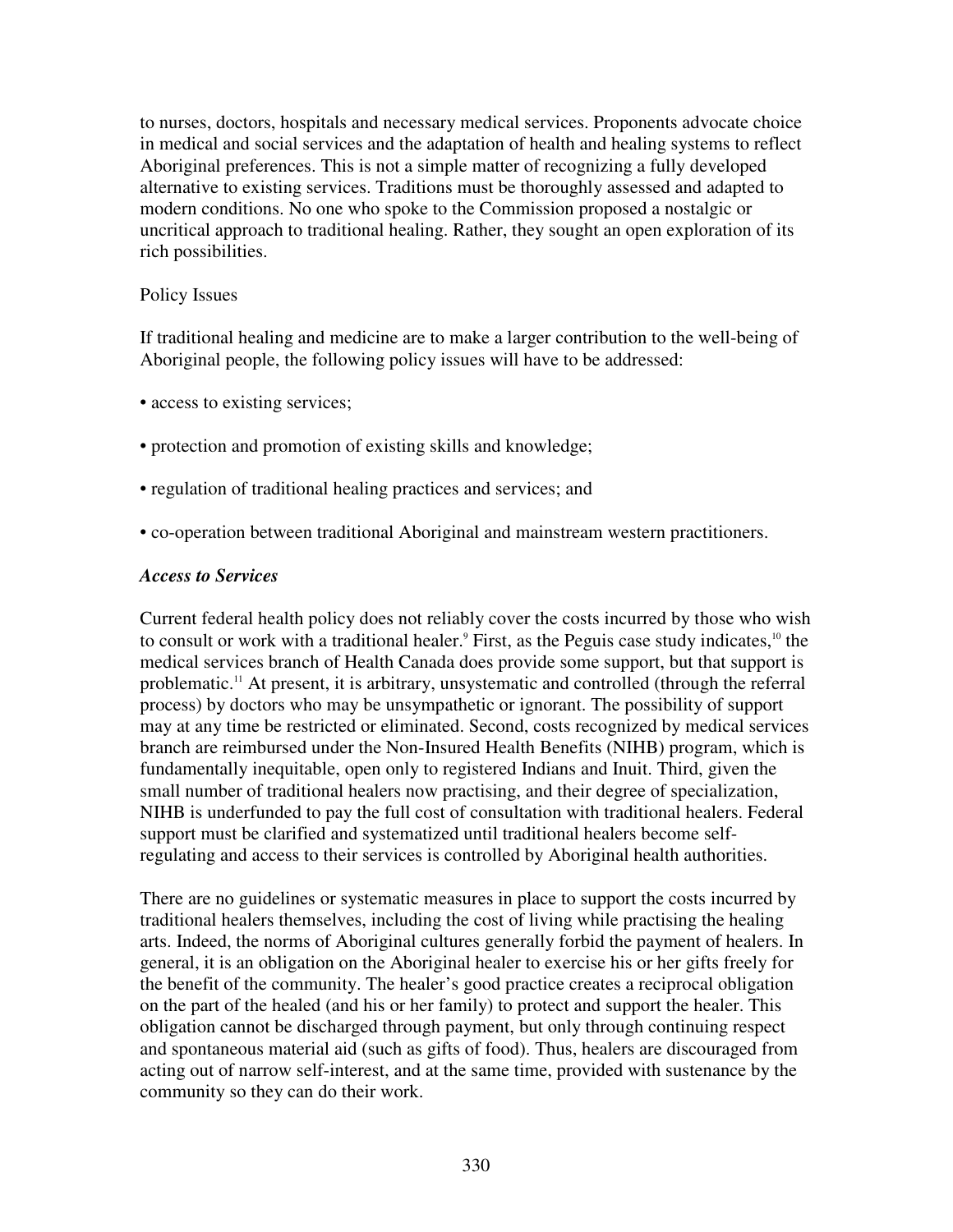Travel expenses in relation to services provided outside the home community (for example in an urban setting, or a community without its own traditional healer) may be covered by medical services branch. If so, they fall under the same inadequate NIHB program. Even when travel costs are covered, the larger problem of fees (or the equivalent) remains. Since traditional healers have not lobbied to make their income a matter of public policy, it might seem as if the Commission should be silent on the subject. However, if traditional healers are to offer their services more widely, participate in the redesign of Aboriginal health and social services, and attract apprentices, the matter of ensuring adequate income becomes a public policy concern. <sup>12</sup> Similarly, if traditional services are to be developed and extended, the means of traditional practice, such as the ceremonial uses of tobacco, other plants and animal parts, must be protected.

#### *Protection and Promotion of Existing Skills and Knowledge*

It is neither possible nor appropriate for non-Aboriginal people or governments to speculate on the amount of effective knowledge that has survived the years of denunciation and criminalization of traditional practices. Aboriginal communities have hidden their practices and practitioners from non-Aboriginal eyes in order to protect them. Indeed, some Aboriginal people may themselves be untutored in the possibilities offered by traditional healing skills and unaware of continuing practice in

their own communities. Still, the knowledge and skills base was undeniably undermined in the course of Canada's colonial and post-colonial history. It is thus important that surviving practices be protected from further loss and misrepresentation and that they be strengthened and adapted to contemporary conditions.

As discussed in this chapter, these matters are primarily the business and responsibility of Aboriginal healers, communities and nations. As authority for the planning and delivery of health and social services is taken on by Aboriginal nations, it will fall to them to decide the place of traditional healing. The role for governments in the short term will be to provide funds to help Aboriginal people begin to take the steps described. In the long term, governments must establish financing frameworks for Aboriginal health and social services that include an allowance for the development of traditional healing.

## *Regulation of Traditional Healing Practices and Services*

Many traditional healers are strongly opposed to formal regulation. Yet there are good arguments in favour of it. In times past, customary practice and informal norms were enough to safeguard Aboriginal people against fraudulent practitioners and to provide acknowledged healers with a livelihood through gifts and community support. But times have changed. Forms of self-regulation and community control that once operated through religious, spiritual or medicine societies or simply through local reputation are, in some places, weakened or non-existent. Clients are more vulnerable to fraudulent claims and practices — and perhaps to abuse (including sexual abuse) by people who claim healing abilities. Traditional controls that operated in the context of stable kin-based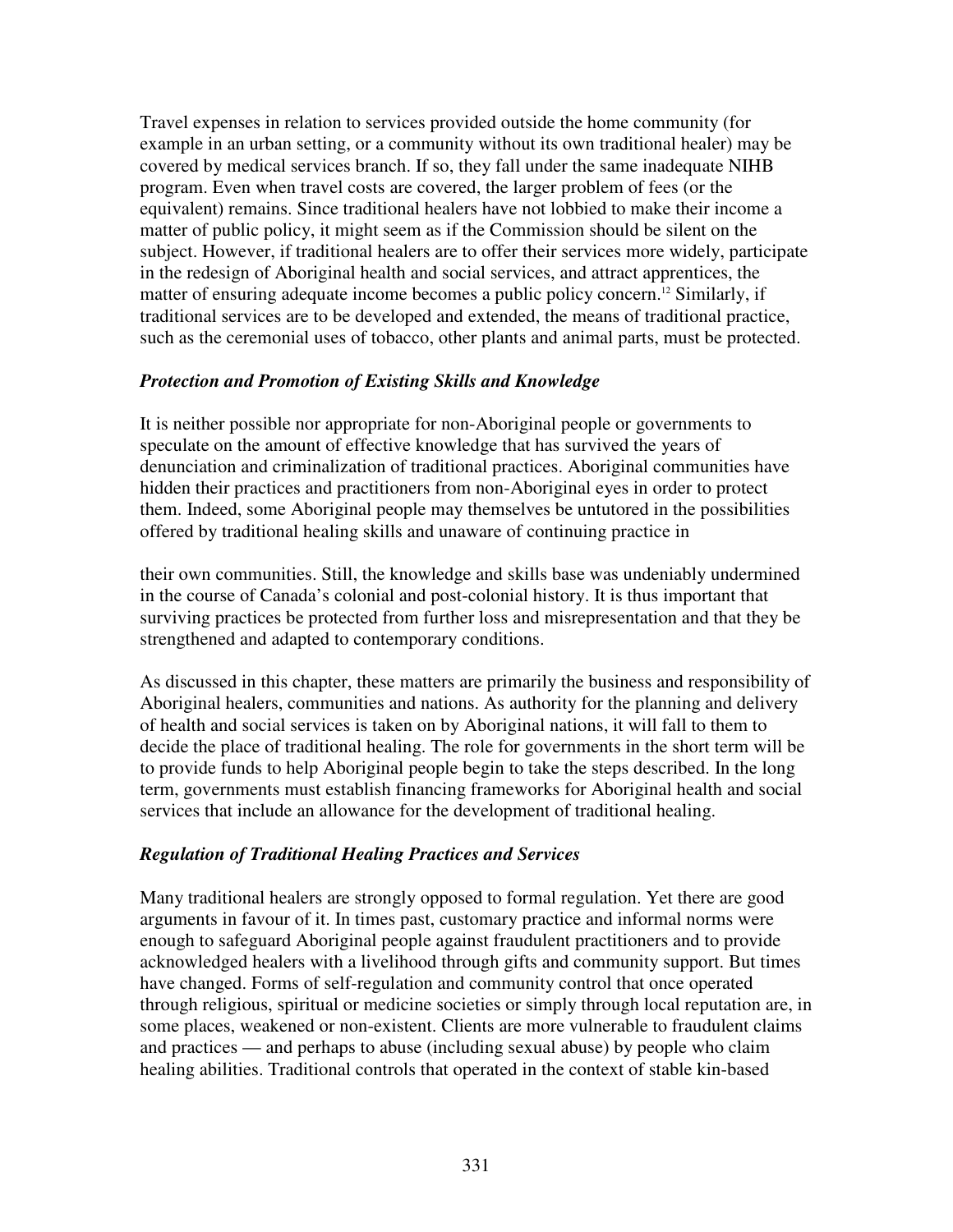communities are unsuitable in the context of the increasing urbanization of Aboriginal people.

Issues of client protection, healer protection, healer payment and/or support and the protection of traditional medicines and ceremonial substances must be addressed in a more formal way if traditional healers, midwives and elder-counsellors are to play a significant role in Aboriginal health and social services. For traditional healing to come out of the shadows, issues of professional accountability and public trust must be addressed.

In the wider society, regulation of health professionals is achieved through a combination of provincial and federal law and self-regulation by the professions. It is, in fact, the mark of an established profession to be self-regulating. Traditional healers who accept the need for some means of control and accountability would consider only a self-managed form.<sup>13</sup>

Provincial and federal laws designed to regulate bio-medical practitioners and protect their clients do not serve the interests of traditional midwives and healers. Indeed, quite the reverse is true: these laws render traditional practitioners vulnerable to a number of civil and criminal charges. The *Food and Drugs Act* makes it an offence to advertise any substance as a treatment for a disease or illness unless it has been approved by Health Canada. In all provinces, the statutes governing the medical professions make it an offence to practise medicine, broadly and inclusively defined, except under licence from the self-governing body of physicians and surgeons. Provincial and municipal laws and regulations prohibit the use of tobacco in public places, generally with no exemptions for ceremonial use. Under the *Indian Act*, First Nations on-reserve might pass their own bylaws permitting and regulating traditional practice, but they would run the risk of challenge. <sup>14</sup> We prefer a more systematic approach.

The approach taken by other alternative health practitioners (such as midwives and chiropractors) has been, first, to develop their own codes of conduct and selfmanagement, then to negotiate with provincial and territorial governments for recognition and a defined scope of practice. The first of these steps is a requirement that must apply to all health practitioners, including traditional healers, in order to reassure and protect the public. As to the second, it is desirable that provincial authorities immediately exempt traditional midwives, healers and healing practices from legal restriction, as Ontario has recently done. Further regulation is a matter for negotiation by regional and provincial associations of healers or their appointed spokespeople in provincial-territorial Aboriginal organizations.

The new policy in Ontario is to make clear exemptions in law for the practice of traditional Aboriginal medicine. The *Regulated Health Professions Act, 1991* contains a section excepting "aboriginal healers providing traditional healing services to aboriginal persons" and "aboriginal midwives providing traditional midwifery services to aboriginal persons" from prosecution under the act. <sup>15</sup> The *Midwifery Act, 1991* declines to regulate Aboriginal midwives, in effect giving them leave to practise without interference or legal sanction. <sup>16</sup> The *Tobacco Control Act, 1994* acknowledges the use of tobacco as part of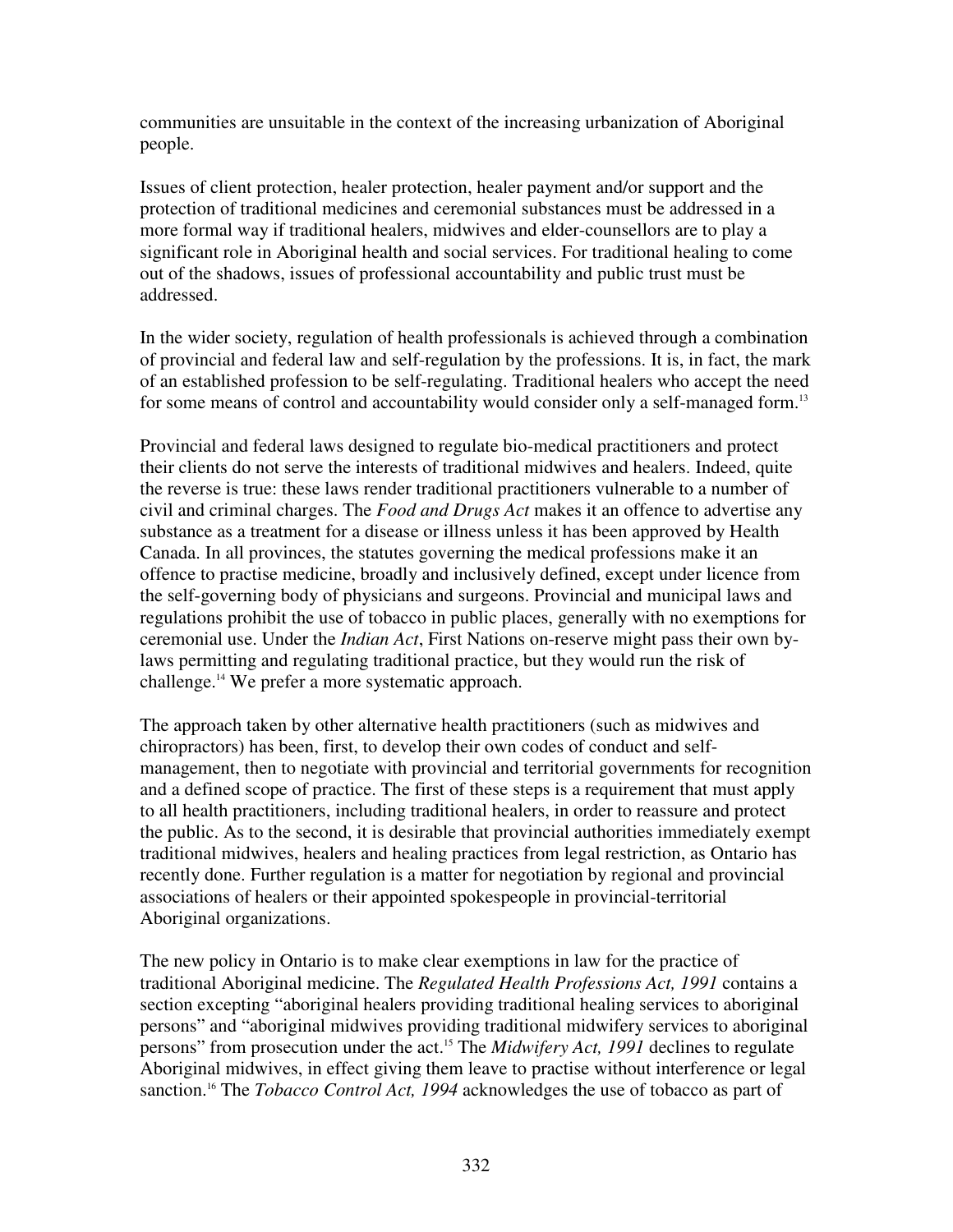Aboriginal culture and spirituality, permits Aboriginal youth under 19 to use tobacco for ceremonial purposes, allows the ceremonial use of tobacco in otherwise smoke-free areas, and requires health facilities to provide space where traditional uses of tobacco are possible. 17

It is usual (though not guaranteed) for bio-medical practices to be subject to peer review and other forms of evaluation. It is also normal for governments to require the evaluation of health and social service programs to which they contribute funds. Traditional medicine and healing practices are therefore likely to come under pressure to accept external review. This will be problematic, because traditional healers generally object to the application of external controls.

Kaufert reports that, at a recent conference, the question of how to document and evaluate traditional practices, when raised by bio-medically trained people, provoked a furious reaction among traditionalists. These speakers argued that it would be utterly inappropriate to measure traditional, holistic healing and its results using reductionist biomedical methods. They proposed standards of evaluation that would be generated, monitored and controlled within Aboriginal communities.<sup>18</sup>

## *Co-operation Between Traditional and Mainstream Practitioners*

A policy of enhancing the role of traditional healing practices in Aboriginally controlled and mainstream health and social service facilities will require increased co-operation between conventionally trained personnel and traditional practitioners. Some people who testified at Commission hearings, and some international health policy experts, have gone so far as to advocate integration of the two healing systems.

Support for traditional medicine as an integrated part of the health care system has been a feature of international health policy for more than two decades. The World Health Organization (wHO) has recognized that traditional medicine and healing resources are the main means of providing care to the majority (80 to 90 per cent) of the world's population. <sup>19</sup> However, wHO and Pan American Health Organization policy documents tend to treat such services as a stop-gap or transitional measure for developing countries and disadvantaged sub-populations until such time as adequate bio-medical services can be provided. <sup>20</sup> This approach assumes the superiority of western bio-medicine and the gradual eclipse of traditional health and healing.

This approach is rejected by proponents of traditional health and healing in Canada, who regard it as an expression of colonial assumptions. <sup>21</sup> Further, this view is not supported by the Commission's analysis of the literature on the new determinants of health, which suggests that bio-medicine and illness care are over-valued and that a more inclusive approach to health and wellness is preferable. It supports many of the practices and approaches of traditional medicine, including the holistic inclusion of mental, emotional and spiritual aspects in the overall design of health and healing services.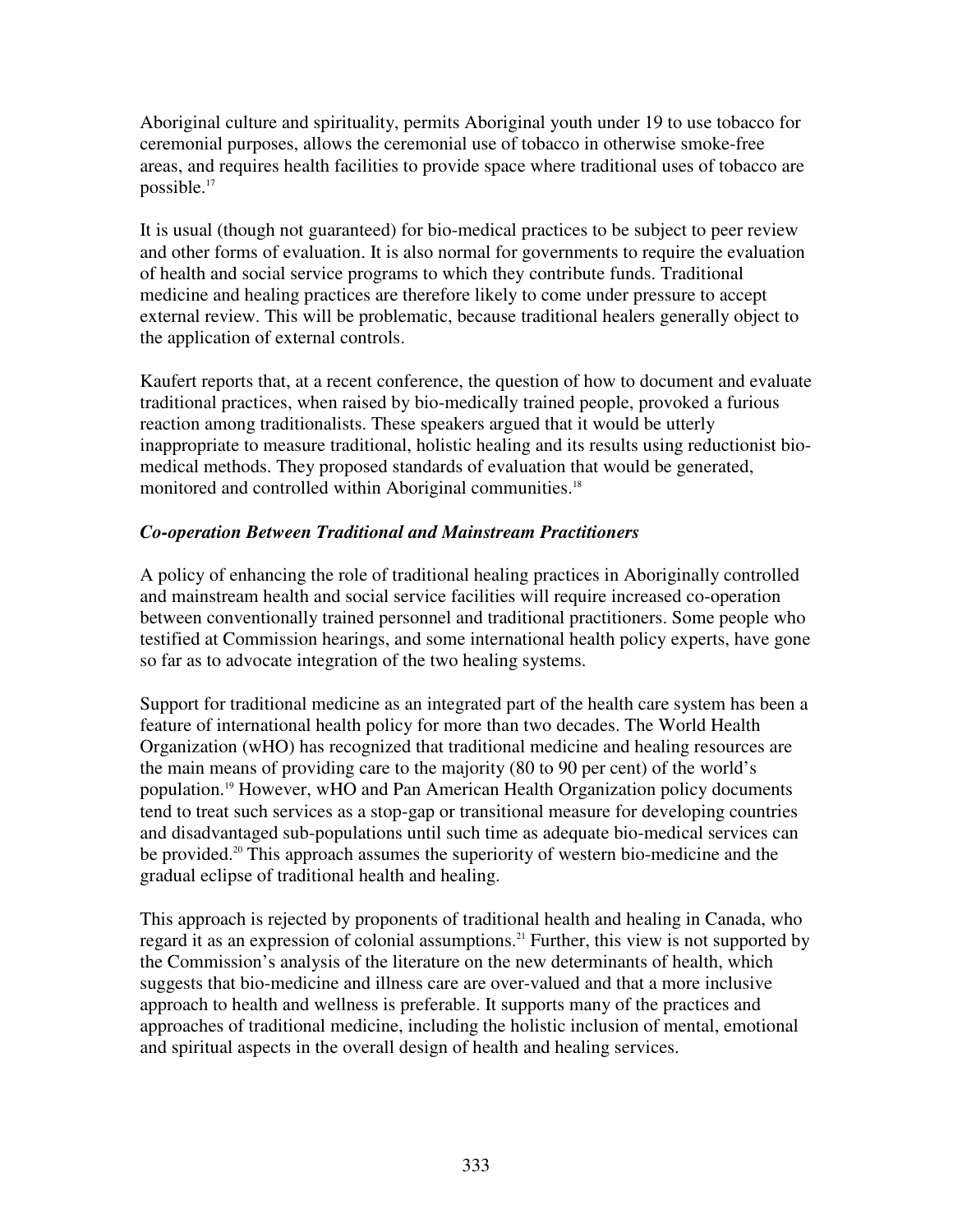In fact, there are a number of possible relationships between traditional and mainstream practitioners. They vary by type and degree of co-operation. We present four approaches that have been suggested.

#### Hub-spoke integration

In hub-spoke integration, traditional healers (the spokes) are trained to deliver primary health care under the supervision of a medically trained doctor or nurse (the hub). Traditional practitioners are viewed as auxiliaries in an under-funded health system. Their expertise is minimized, and their scope for independent practice is quite limited. In this model, the long-term goal of the care system is to increase the availability of biomedical and tertiary health and illness care services.

#### Support service provision

Traditional healers work with bio-medical personnel and social workers, providing specific support services. Their services might be limited to interpretive assistance, $22$  or widened to include psycho-therapeutic and/or ceremonial functions. Within a narrow range of secondary functions, this model gives traditional healers an independent role in the care system. It posits that this role will be lasting (except in so far as traditional practices lose value for Aboriginal people), but it does not protect or promote traditional practices for their own sake.

#### Respectful independence

In a respectful independence model, traditional and bio-medical health and healing services are developed and offered separately, in parallel systems whose practitioners have respect for one another, make referrals to one another, and may occasionally cooperate in treating clients or responding to community problems (for example, a cluster of suicides). <sup>23</sup> Each system is considered to have value, and traditional healing is thought of as one specialty field among many others in health care. In this model, the choice to consult one or the other of the two systems — or both simultaneously — rests with the client. 24

## New paradigm collaboration

In the new paradigm collaboration model, traditional and bio-medical practitioners would work together to develop techniques and practices to promote and restore health, using the best elements from both systems or recombining those elements into wholly new ways of approaching health and healing. This model does not advocate melding or synthesizing the two traditions into a single, integrated alternative. Rather, it imagines that both systems would be changed irrevocably by co-operation with the other, while continuing to maintain spheres of independent practice. It also imagines the possibility that new methods of healing, new treatments and new therapies could emerge from crossfertilization.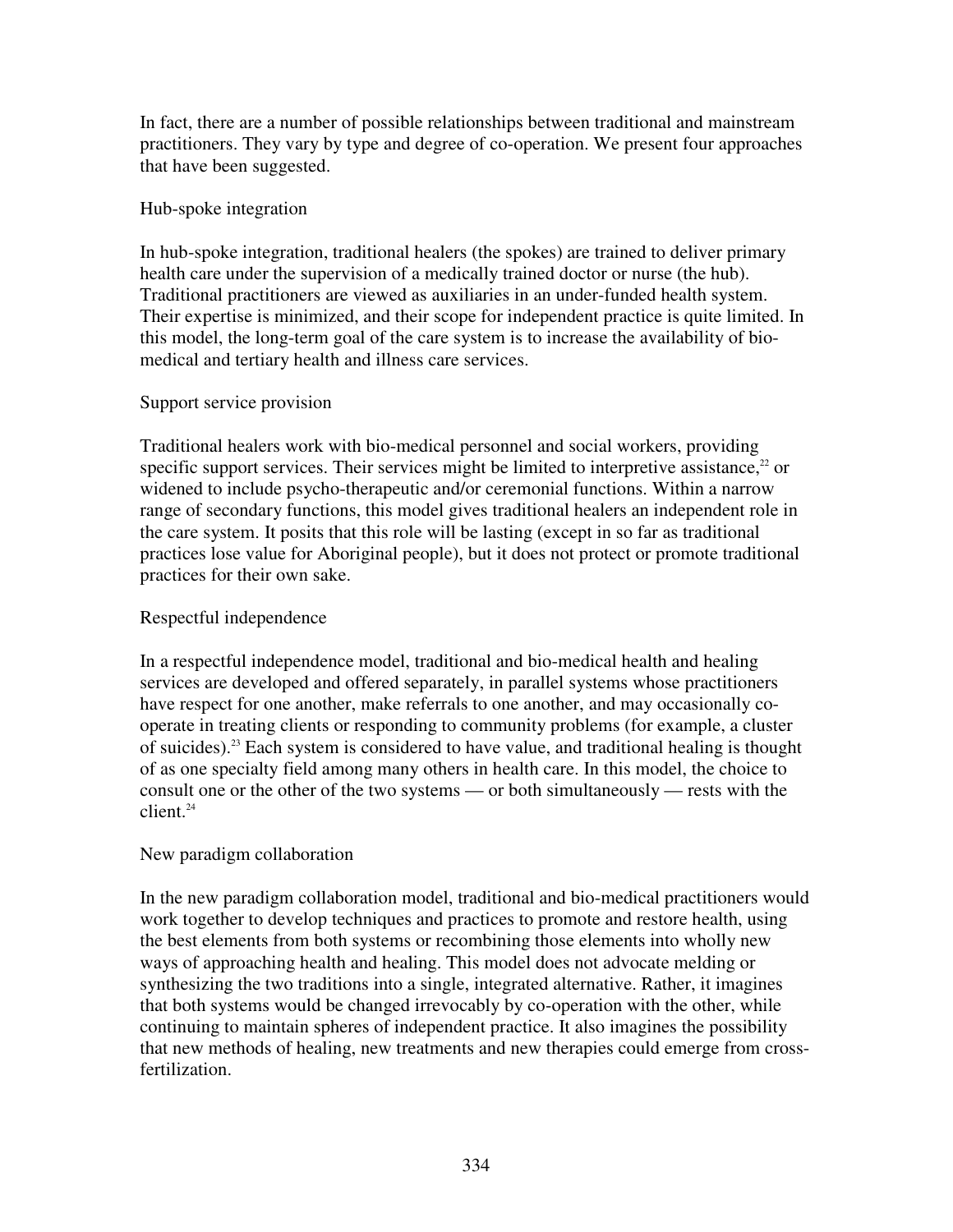The last model is attractive to many analysts, Aboriginal and non-Aboriginal alike. Indeed, some traditional healers support new paradigm collaboration as an immediate strategy to achieve human health and well-being, on the grounds that Aboriginal philosophies of health and healing have so much to offer a sick and de-spiritualized world. 25

There [should be] no doubt by any individual in the world that a drastic transformation must be developed if humanity is to reverse the course of its own destruction. Recent authorities predict that if the present course of consumption and destruction is not reversed widespread human and environmental collapse will occur….Those interested in the environment seek Native philosophy and wisdom about how to live in relation to the natural world. Indigenous people are increasingly being called upon to assist others in understanding spirituality. There is a huge emptiness within most individuals within Western civilization.

Dave Courchene, Jr. Mother Earth Spiritual Camp Fort Alexander, Manitoba, 30 October 1992

Not all practitioners agree. The Aboriginal Nurses Association of Canada was given funds through the Commission's Intervener Participation Program to formulate a "strategic plan for the integration of traditional medicine within a primary health care framework". <sup>26</sup> Group participants were unable to reach consensus on controversial aspects of the assignment. There was a polarization of views, not only between traditional and bio-medical practitioners, but also among traditionalists. Of the latter, some were positively disposed to explore and expand areas of commonality and potential collaboration, while others were sceptical, opposed to regulation and preferring to remain independent of mainstream medicine.

Thus, the potential for co-operation between health and healing systems can be exaggerated. Traditional medicine and orthodox bio-medicine differ in profound ways. The idea of increased co-operation has strong opponents among current practitioners of traditional medicine. Concern about the possibly negative results of integrating traditional and conventional health care systems too quickly or too rigidly was expressed at Commission hearings at Orillia, Ontario, by Yvon Lamarche, whom we quoted earlier in the chapter.

Historically, practitioners of bio-medicine have argued the general superiority of their methods, showing little regard for alternatives or complementary practice. It is not surprising, then, that many traditional healers see co-operation as code for co-optation and domination. <sup>27</sup> As bio-medicine changes in response to pressure for reform, the grounds for two-way, respectful co-operation may widen. The Canadian Medical Association (CMA), for example, has called on members to show "openness and respect for traditional medicine and traditional healing practices such as sweat lodges and healing circles". 28 It will take an active program of professional education by organizations such as CMA to achieve this goal.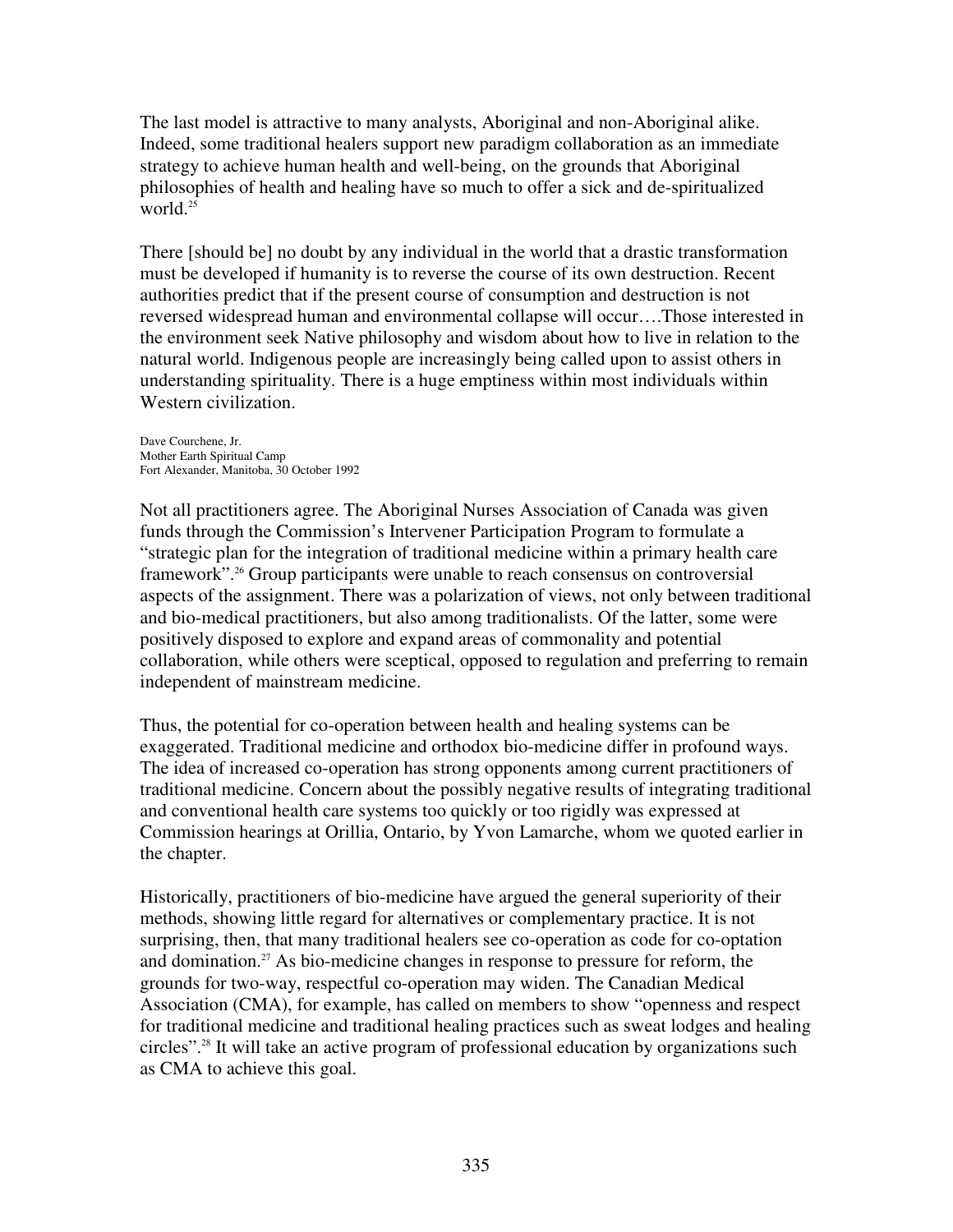Based on these considerations, the appropriate goal for public policy in the short and medium term appears to be the third approach: respectful independence. To achieve this goal, traditional healing will require a period of internal development and self-regulation by its practitioners. Bio-medicine will require strong professional leadership to encourage respect for and develop codes of co-operation with Aboriginal healers, midwives and elder-advisers. In the long term, it will be up to future governments, to practitioners in both healing systems, and to the clients who have the greatest stake in an effective wellness system, to negotiate the terms of co-operation between traditional and biomedical practitioners.

#### Conclusion

If traditional healing and healers are to assume a respected place in health-promoting systems of the future, a period of internal development and planning is needed. During this time, the four critical issues we have identified should be addressed by the parties concerned: access to the services of traditional healers, protection and extension of the existing skills and knowledge base, self-regulation by existing practitioners, and the need for dialogue between traditional healers and bio-medical (and related) personnel.

Access to the services of traditional healers, midwives and other practitioners should be assured for Aboriginal people who choose to consult them. This will require, in the short term, clarification of the provisions of the Non-Insured Health Benefits program, including guidelines for Aboriginally controlled referral. In the longer term, it will require consideration in the self-government agreements that will ultimately cover all Aboriginal nations and their communities. Both now and in the future, it will require action by mainstream health and social service providers to ensure that Aboriginal clients have the opportunity to consult a traditional practitioner, if they so desire.

Health authorities, traditional practitioners and other concerned parties should co-operate to protect and extend the practices of traditional health and healing and explore their application to contemporary health and healing problems. This will require that governments, health and education authorities, and traditional healers co-operate in taking steps to safeguard existing traditional health and healing knowledge, skills and practices. Such steps will probably centre on protecting the oral tradition by compiling written records, through apprenticeships and other means. The extension of traditional healing practices will require that governments, health and education authorities, and traditional healers co-operate in exploring the history, current role and future contribution of traditional health and healing practices in their care services and systems. In the future, they may wish to study and assess traditional cures and publicize the results of their investigations.

Traditional healers and related practitioners need to develop their existing means of selfregulation and discuss the need to develop and publish codes of conduct to govern their relations with Aboriginal clients, health authorities and governments, and with mainstream health practitioners and institutions. This will require financial assistance from Aboriginal, federal, provincial and territorial governments so that traditional healers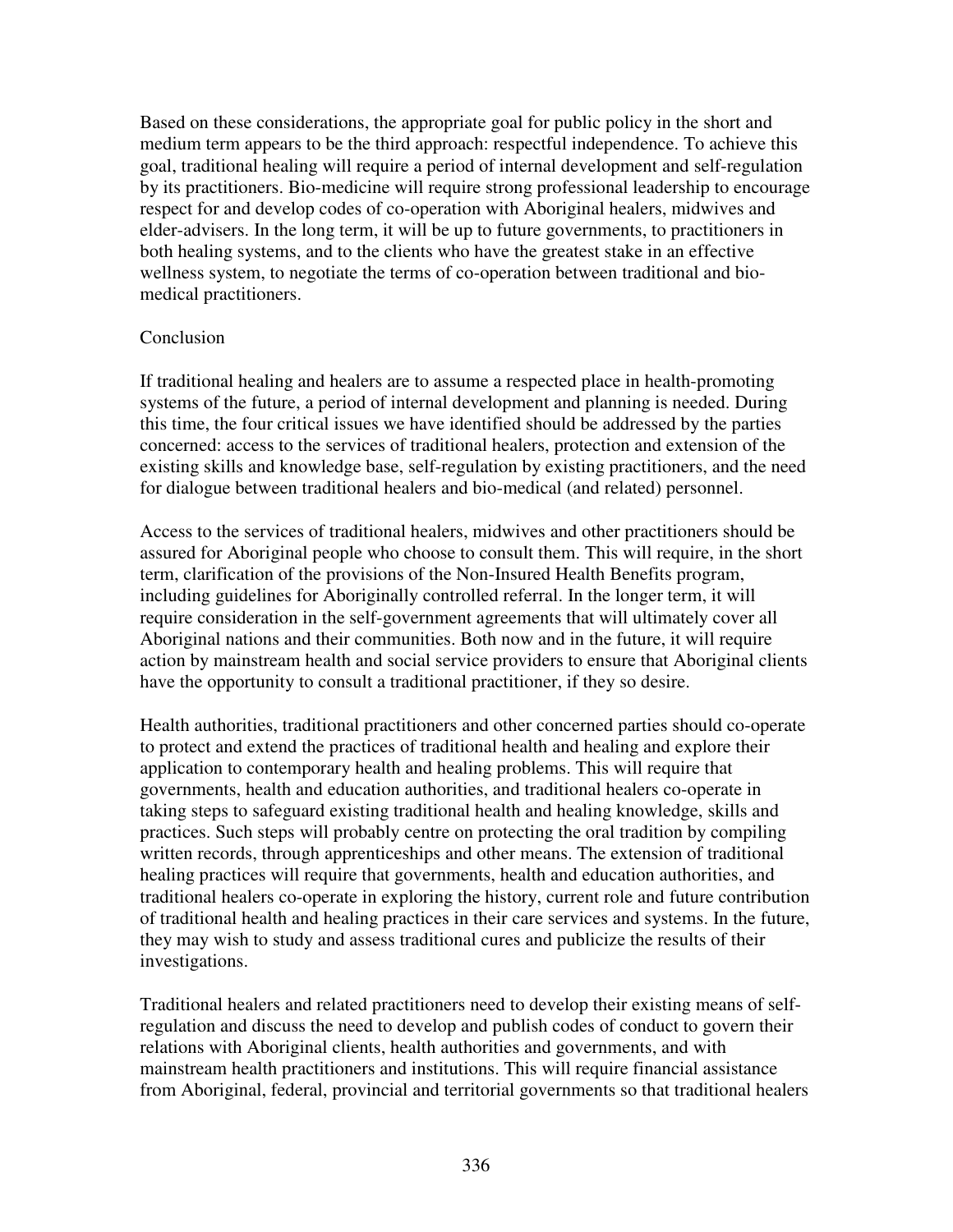can form national (or several regional) associations to encourage the exchange of information and build toward more formalized self-regulation. In the long term, these organizations should become self-financed and operate under the authority of Aboriginal governments.

Finally, traditional and bio-medical practitioners should continue to engage in dialogue with two objectives in mind: to enhance mutual respect and to discuss areas of possible collaboration. This will require active outreach by mainstream health professionals and their associations to initiate contact, demonstrate their respect for traditional practitioners, and show their willingness to take steps to sensitize their members and prospective members (students in professional training programs) to the value of traditional healing practices.

# **Notes:**

**1** Velimirovic quotes a more formal definition, which is often cited in World Health Organization and related literature:

"[Traditional medicine is] the sum of all the knowledge and practices, whether explicable or not, used in diagnosis, prevention and elimination of physical, mental or social imbalance, and relying on practical experience and observation handed down from generation to generation, whether verbally or in writing". AFRO Technical Report Series 1976, 3-4, cited in B. Velimirovic, "Is Integration of Traditional and Western Medicine Really Possible?", in J. Coreil and J.D. Mull, eds., *Anthropology and Primary Health Care*, (Boulder, Colorado: Westview Press, 1990). RCAP uses the term 'healer' to include a wide range of people whose skills, wisdom and understanding can play a part in restoring personal well-being and social balance, from specialists in the use of healing herbs, to traditional midwives, to elders whose life experience makes them effective as counsellors, to ceremonialists who treat physical, social, emotional and mental disorders by spiritual means.

**2** Traditional approaches to health and well-being are many and various, albeit containing some consistent principles and values. Historically, there were many differences between the medicine societies of the Kwakwa ka'wakw of coastal British Columbia and the Anishnabe (Ojibwa) of woodland Ontario. The family-based Inuit *angatquq* (shamans) were different again. Although specific ceremonies and practices have survived, at least in some places, the general principles and values of traditional healing are more important in today's movement toward 're-traditionalization'. Cohen's research on the role of traditional healing in the Peguis First Nations community includes a brief discussion of its contemporary meanings. Benita Cohen, "Health Services Development in an Aboriginal Community: The Case of Peguis First Nation," research study prepared for RCAP (1994).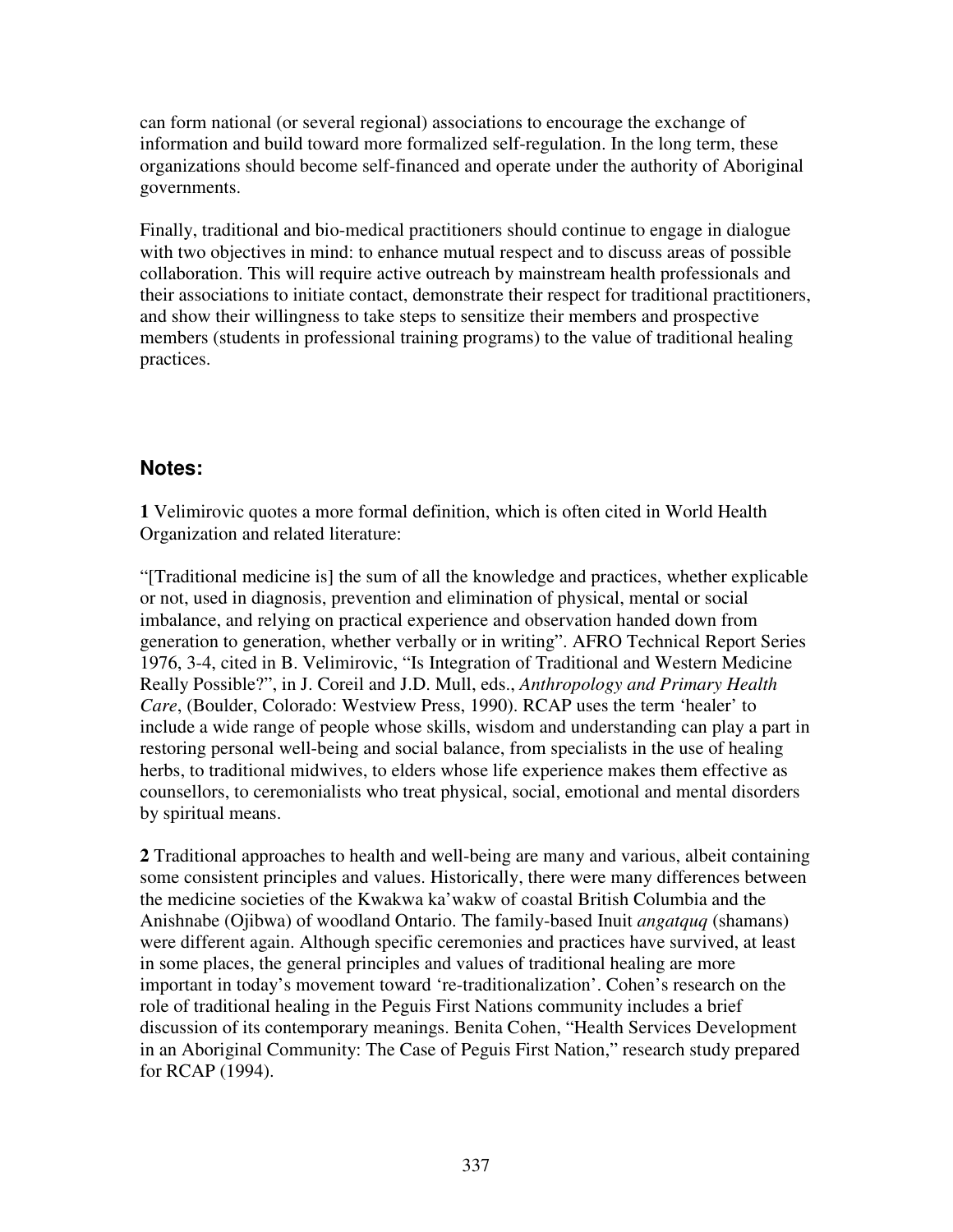**3** It is not surprising that extended presentations were rare; traditional healers have had good reason to be secretive about their practices. Many have gone underground in order to keep working. Sometimes their presence is unknown even in their own communities. See Jesse Leahy, "Kenora's Native Healer Program: By Anishnaabee, for Anishnaabee", term paper, University of Manitoba, Department of Community Medicine, Winnipeg, 1993.

**4** The Inuit of Povungnituk have demonstrated the contemporary value of integrating traditional and 'western' approaches to midwifery. See Christopher Fletcher, "The Innuulisivik Maternity Centre: Issues Around the Return of Inuit Midwifery and Birth to Povungnituk, Quebec", research study prepared for RCAP (1994).

**5** Diane Kinnon, "Health is the Whole Person: A background paper on health and the Métis People", research study prepared for RCAP (1994).

**6** Joseph M. Kaufert, "Health Status, Service Use and Program Models Among the Aboriginal Population of Canadian Cities", research study prepared for RCAP (1994).

**7** Kaufert, "Health Status, Program Use and Service Models".

**8** See the discussion of re-traditionalization offered by David Newhouse, RCAP transcripts, Toronto, 3 November 1992.

**9** Kaufert, "Health Status, Service Use and Program Models" (cited in note 6).

**10** Cohen, "Health Services Development in an Aboriginal Community" (cited in note 2).

**11** As of the mid-1980s, referral to a traditional healer became a service available 'on request' at Peguis. Costs are met under the non-insured health benefits program. There has been a growing number of referrals and requests for service since that time, especially in relation to the management of emotional problems. Requests for information about traditional healing, especially from young people, have also increased. The situation came about as a result of pressure from local health administrators, who feel vulnerable to the possibility that the interpretation of MSB policy that has permitted it may change. See Cohen, "Health Services Development in an Aboriginal Community".

**12** Shestowsky indicates that the historical practice of unpaid service may be changing. Some informants in her study indicated willingness to accept remuneration, and some practitioners are already charging for services rendered. Aboriginal Nurses Association of Canada, "Traditional Aboriginal Medicine and Primary Health Care", brief submitted to RCAP (1993).

**13** McCormick, a health care consultant in Calgary, notes that self-regulation is the goal of all alternative practitioners, not only to protect the public, but also to protect themselves against attempts to discredit them by the bio-medical professions. When traditional healing becomes more visible and/or more self-promoting, it seems likely that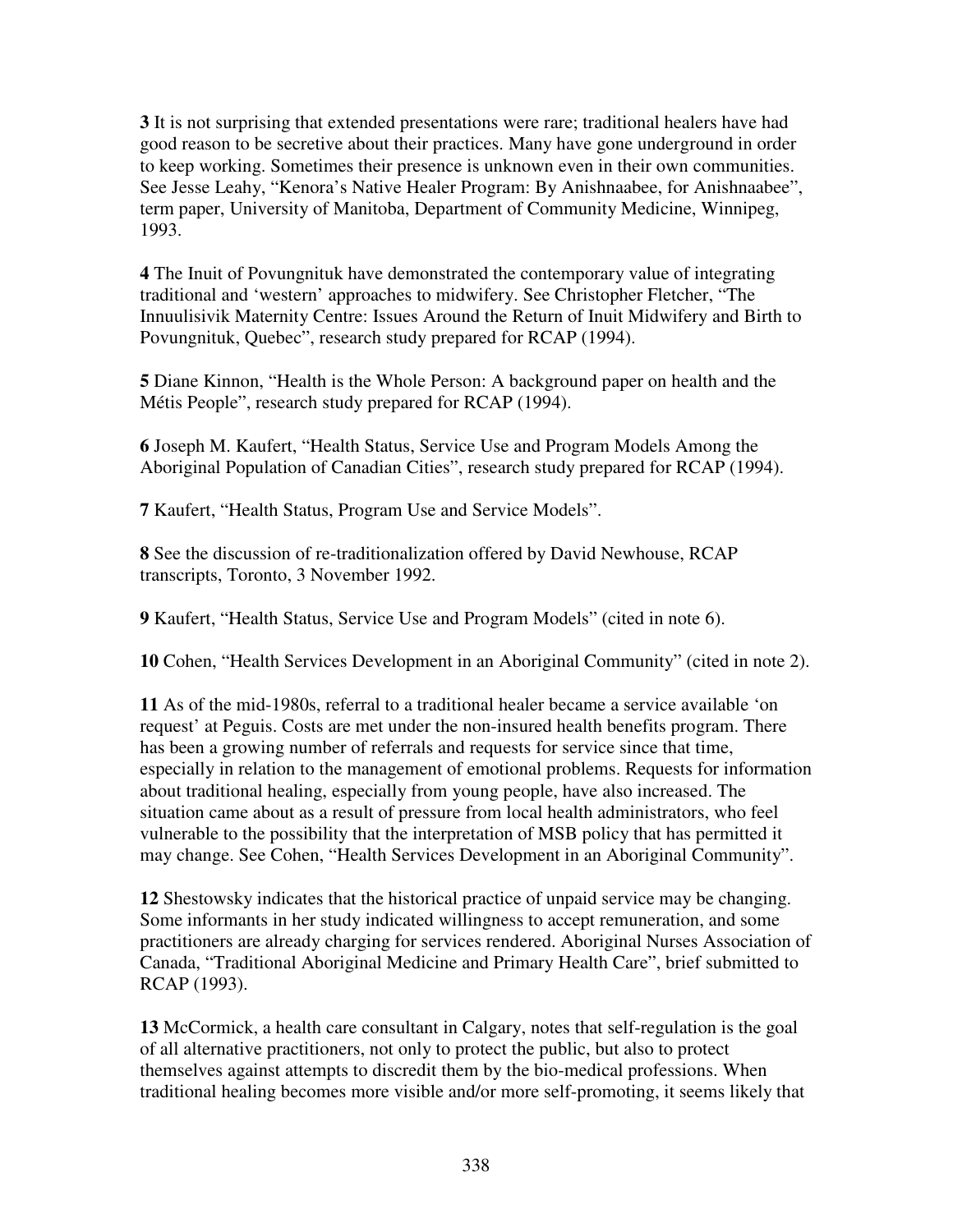its practitioners will want protection as well. See James S. McCormick, "To Wear the White Coat: Options for Traditional Healers in a Canadian Medical Future", in D.E. Young, ed., *Health Care Issues in the Canadian North* (Edmonton: University of Alberta, Boreal Institute for Northern Studies, 1988), p. 8.

**14** James C. Robb, "Legal Impediments to Traditional Indian Medicine", in Young, *Health Care Issues*, p. 134.

**15** *Regulated Health Professions Act, 1991*, S.O. 1991, c. 18, s. 35.

**16** *Midwifery Act, 1991*, S.O. 1991, c. 31, s. 8(3).

**17** *Tobacco Control Act, 1994*, S.O. 1994, c. 10, s. 13.

**18** Kaufert, "Health Status, Service Use and Program Models" (cited in note 6).

**19** Kaufert, "Health Status, Service Use and Program Models".

**20** M. Dion Stout and C. Coloma, "Indigenous Peoples and Health", background document for the Winnipeg workshop on indigenous peoples and health (Winnipeg: Canadian Society for International Health, 1993).

**21** IDRC (1994) as discussed in Kaufert, "Health Status, Service Use and Program Models" (cited in note 6).

**22** Interpretive services are a more inclusive concept than translation services. See John D. O'Neil, "Referrals to Traditional Healers: The Role of Medical Interpreters", in Young, ed., *Health Care Issues* (cited in note 13), p. 29; and Joseph M. Kaufert, John D. O'Neil and William W. Koolage, "Culture Brokerage and Advocacy in Urban Hospitals: The Impact of Native Language Interpreters", *Santé Culture Health* 3/2 (1985), p. 3.

**23** This is the model practised in Nepal, where the national government has formally recognized both western medicine and traditional healing. Both are funded by the state and offer parallel services through parallel institutions. See Chief Ron Wakegijig, Alan W. Roy and Carrie Hayward, "Traditional Medicine: An Anishinabek Nation Perspective", *Environments* 19/3 (1988), p. 122.

**24** There is evidence that a considerable number of Aboriginal people in Canada do consult practitioners in both systems concurrently even now. See O'Neil, "Referrals to Traditional Healers" (cited in note 22); James B. Waldram, "Access to Traditional Medicine in a Western Canadian City", *Medical Anthropology* 12/1 (1990), pp. 325-348; James B. Waldram, "The Persistence of Traditional Medicine in Urban Areas: The Case of Canada's Indians", *American Indian and Alaska Native Health Research* 4/1 (Fall 1990), pp. 9-29; and David Gregory and Pat Stewart, "Nurses and Traditional Healers: Now is the Time to Speak", *The Canadian Nurse* 83/8 (September 1987), p. 25.